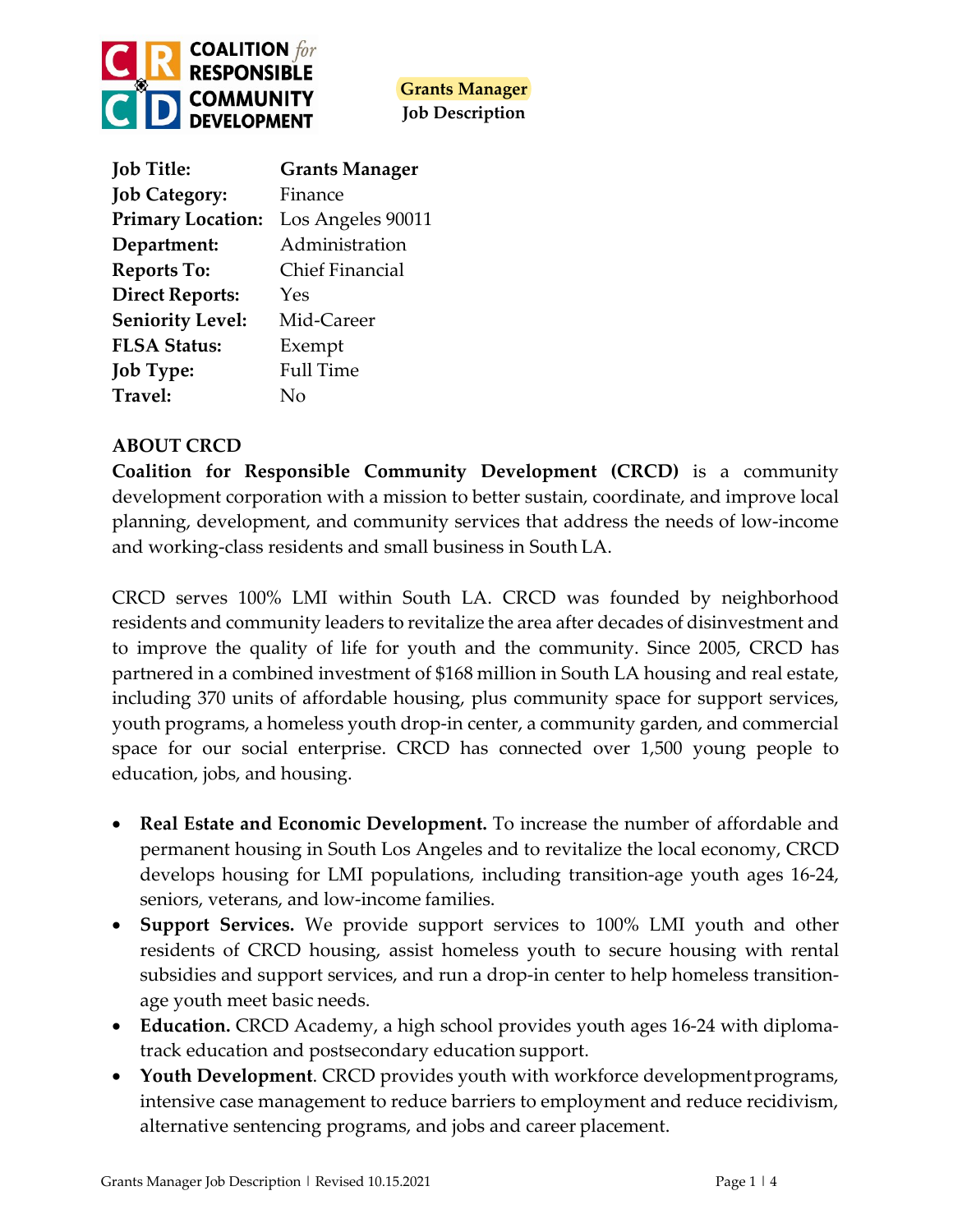

- **Worksource Center**. Since 2014 CRCD has been the operator of the federally funded Vernon-Central/ Los Angeles Trade-Technical College WorkSource Center where unemployed LMI residents are linked to career-ladder jobs and supportive services.
- **CRCD Enterprises**. CRCD is the parent organization of a social enterprise providing training and employment for low-income youth and young adults.

# **POSITION SUMMARY**

Under the direction and leadership of the Chief Financial Officer, the Grants Manager will develop, review, edit and process grant proposals; conduct basic research for potential funding sources; maintain databases; support development of proposal and grant management including follow up, contract coordination, reporting and compliance.

## **ESSENTIAL DUTIES & RESPONSIBILITIES**

- 1. Manage a portfolio of foundation and government donors for renewal and upgrade
- 2. Lead implementation and maintenance of a new fund development platform to track funder relationships, grant applications and reports
- 3. Work closely with the Executive Team, Program Directors, Finance, Administration, and consultants to ensure comprehensive proposals/reports
- 4. Write compelling grant proposals, provide follow up and timely reports to secure new commitments and renewals
- 5. Develop an in-depth knowledge of CRCD's comprehensive programs to fully understand the scope and breadth of our work when describing to funders
- 6. Conduct online research of funding prospects to identify new prospects for cultivation and solicitation
- 7. Coordinate site visits with donors and prospects
- 8. Assist Marketing & Communications Manager in development of institutional materials including Annual Report, newsletters, etc.
- 9. Provide oversight with compliance requirements of grant applications and contracts
- 10. Coordinate with the Learning & Evaluation Team to track progress onGrant Deliverables and meet reporting requirements
- 11. Assist with fundraising projects
- 12. Uphold CRCD's Mission Statement and 5 Year Strategic Plan

# **MINIMUM QUALIFICATIONS**

1. 5+ years' experience in grant writing, grants/contract management or bachelor's degree and 3+ years' experience or master's degree and 2+ years' experience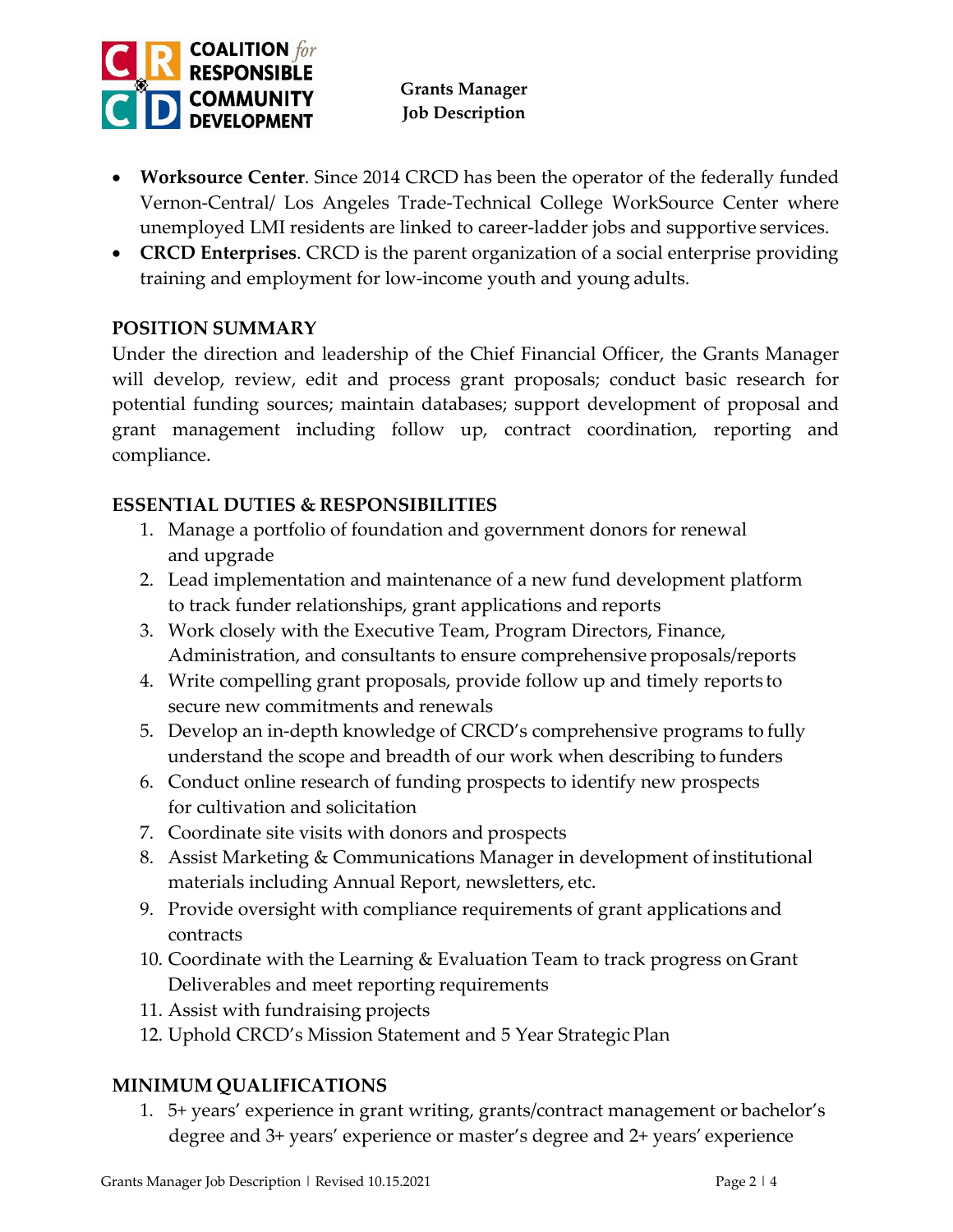

- 2. Excellent written and verbal communications skills
- 3. Demonstrated experience with fund development and grant writing, preferably government as well as private grants
- 4. Reliable, flexible team player who works well with minimal supervision, who has a good work ethic, and an ability to set and maintain personal boundaries
- 5. Demonstrated ability to work on multiple projects simultaneously, and to meet deadlines
- 6. Reliable transportation: valid driver's license, and car insurance as required by law, as appropriate

#### **WORK ENVIRONMENT**

- 1. On occasion walk or drive to different local sites throughout the day.
- 2. Regularly required to sit, stand, bend, and occasionally lift or carry up to 35 lbs.
- 3. Combination of field and office environment.
- 4. May necessitate working in busy and loud environments.
- 5. May be exposed to elements like cold, heat, dust, noise, and odor.
- 6. Work regularly in a community that is exposed to gang activity, substanceuse, homelessness, and high unemployment rates.
- 7. Must be available on call for emergency crisis situations with the ability to respond after work hours as needed
- 8. This is not a work-from-home position

## **RESPONSIBILITIES COMMON TO ALL AGENCY EMPLOYEES**

- 1. Encompass a "do whatever it takes approach" to serving our community
- 2. Always maintain a safe work environment and confidentiality.
- 3. Be proactive, creative, and flexible in determining, evaluating, researching, and resolving issues.
- 4. Organize and prioritize multiple activities to meet all external and internal deadlines.
- 5. Maintain professional demeanor that reflects positively on the agency.
- 6. Demonstrate respect and courtesy toward others.
- 7. Able to thrive in a work environment emphasizing teamwork and collaboration.
- 8. Respond in a timely manner in all aspects of communication.
- 9. Regular and prompt attendance in the office is required
- 10. Work with limited to minimum supervision.
- 11. Perform other duties as assigned by your supervisor and or executive team.